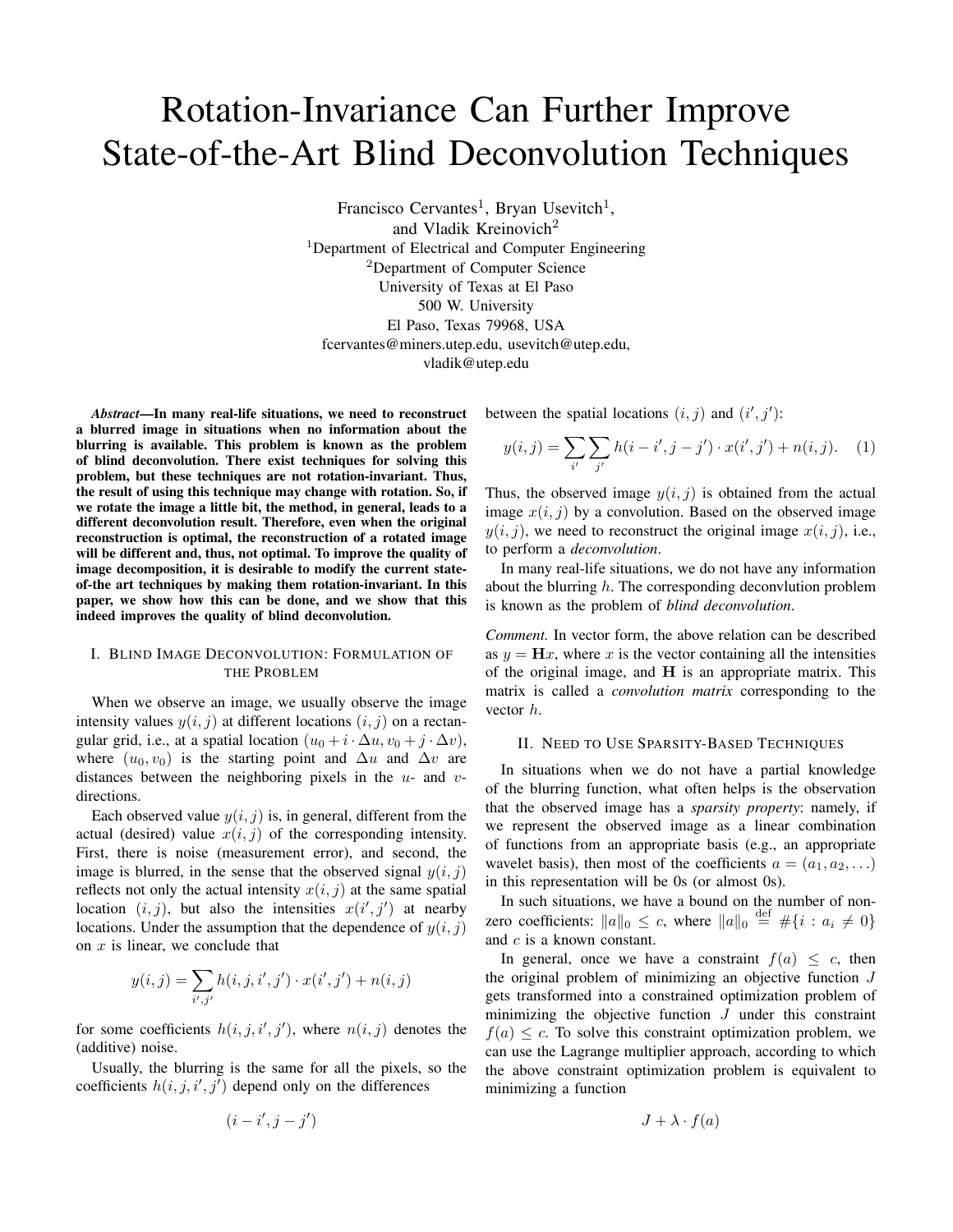for some constant *λ* (known as *Lagrange multiplier*) which needs to be determined from the condition that  $f(a) \leq c$ .

For  $f(a) = ||a||_0$ , no efficient algorithms are known for minimizing such an objective function: most efficient optimization algorithms require that the objective function be differentiable (or at least continuous), and the expression *∥a∥*<sup>0</sup> is not even continuous. The good news is that under some reasonable conditions, minimizing this function is equivalent to minimizing the similar expression

$$
J + \lambda \cdot ||a||_1
$$

with a continuous  $\ell^1$ -norm  $||a||_1 \stackrel{\text{def}}{=} \sum |a_i|$  instead of the *i* discontinuous expression *∥a∥*0; see, e.g., [2]. The *ℓ*1-norm is convex, so if *J* is also convex (and it often is), then we get an additional advantage of being able to use known algorithms for minimizing convex functions.

## III. STATE-OF-THE-ART TECHNIQUES FOR SPARSITY-BASED BLIND IMAGE DECONVOLUTION

In [1], the following algorithm was proposed to solve the blind deconvolution problem. We know that  $y \approx Hx$ . We also know that *y* has the sparsity property, i.e., that  $y \approx \mathbf{W}a$ , where **W** is the matrix describing the corresponding decomposition (e.g., into wavelets), and the vector *a* is sparse. We also impose additional restrictions  $R_1(x) \leq$  const and  $R_2(h) \leq$  const that imply that *x* and *h* are sufficiently smooth.

Since  $y \approx \mathbf{W}a$ , the condition  $y \approx \mathbf{H}x$  can be equivalently described as  $W_a \approx H_x$ . The least square approach thus leads us to minimizing the square the the  $\ell_2$ -norm, i.e., that value *∥y −* **W***a∥* 2 2 , under the constraints:

- that  $\mathbf{W}a \approx \mathbf{H}x$  (i.e., that  $\|\mathbf{W}a \mathbf{H}x\|_2^2 \le \text{const}$ ),
- that *a* is sparse (i.e., that  $||a||_1 \leq$  const),
- hat  $R_1(x) \leq$  const, and
- that  $R_2(h) \leq$  const.

Applying the Lagrange multiplier technique to this constraint optimization problem, we can reduce it to the unconstrained optimization problem of minimizing

$$
Q(a, x, h) \stackrel{\text{def}}{=} \frac{\beta}{2} \cdot ||y - \mathbf{W}a||_2^2 + \frac{\eta}{2} \cdot ||\mathbf{W}a - \mathbf{H}x||_2^2 + \tau \cdot ||a||_1 + \alpha \cdot R_1(x) + \gamma \cdot R_2(h), \tag{2}
$$

for appropriate parameters  $\beta$ ,  $\eta$ ,  $\tau$ ,  $\alpha$ , and  $\gamma$ .

Specifically, the authors select

$$
R_1(x) = \sum_{d \in D} 2^{1 - o(d)} \sum_i |\Delta_i^p(x)|^p, \tag{3}
$$

where  $o(d) \in \{1,2\}$  is the order of the difference operator  $\Delta_i^p(\mathbf{x})$ ,  $0 < p < 1$ , and  $d \in D = \{h, v, hh, vv, hv\}$ . Here,  $\Delta_i^h$  and  $\Delta_i^v$  correspond, respectively to horizontal and vertical first order differences at pixel *i*:

$$
(\Delta^h x)(n_x, n_y) \stackrel{\text{def}}{=} x(n_x, n_y) - x(n_x - 1, n_y)
$$

and

$$
(\Delta^v x)(n_x, n_y) \stackrel{\text{def}}{=} x(n_x, n_y) - x(n_x, n_y - 1).
$$

and the operators  $\Delta_i^{hh}$ ,  $\Delta_i^{vv}$ ,  $\Delta_i^{hv}$  correspond to second order horizontal, vertical, and horizontal-vertical differences at pixel *i*:

$$
\Delta_i^{hh}(x) \stackrel{\text{def}}{=} \Delta_i^h(\Delta_i^h(x)), \quad \Delta_i^{vv}(x) \stackrel{\text{def}}{=} \Delta_i^{v}(\Delta_i^{v}(x)),
$$
  
and 
$$
\Delta_i^{hv}(x) \stackrel{\text{def}}{=} \Delta_i^h(\Delta_i^{v}(x)).
$$

The authors also select

$$
R_2(h) = ||\mathbf{C}h||^2,
$$
 (4)

where **C** is the circulant matrix that represents the convolution with the discrete Laplacian operator:

$$
(Ch)(n_x, n_y) = h(n_x - 1, n_y) + h(n_x + 1, n_y) +
$$

$$
h(n_x, n_y - 1) + h(n_x, n_y + 1) - 4h(n_x, n_y).
$$

The goal is to find the values  $x$ ,  $h$ , and  $a$  that minimize the objective function *Q*. The algorithm for optimizing this objective function is iterative. It starts with some first approximations to the blur. Then, the algorithm interchangingly uses two steps:

- *•* first, we fix *a* and find *h* and *x* that minimize *Q*;
- *•* then, they fix *x* and *h* and find *a* that minimizes *Q*.

The process stops when the images  $x^k$  and  $x^{k-1}$  on the two consequent iterations are sufficiently close to each other, i.e., when

$$
\frac{\|x^k - x^{k-1}\|}{\|x^{k-1}\|} < \varepsilon
$$

for some pre-determined small threshold  $\varepsilon > 0$ .

To minimize over *a*, the authors use an *l1-ls* method described in [5]. Minimization over *h* is easy, since the objective function *Q* is quadratic in *h* and thus, we can differentiate with respect to *h*, equate derivatives to 0, and get a system of linear equations for determining *h*.

For *x*, the situation is not so simple, since in addition to the quadratic term proportional to *∥***W***a −* **H***x∥* 2 , we also have a non-quadratic term  $R_1(x)$  that includes terms proportional to  $|L(x)|^p$  for some linear operators *L*. To perform the corresponding minimization, the authors take into account that this non-quadratic term can be represented as

$$
|L(x)|^p = \frac{|L(x)|^2}{|L(x)|^{2-p}}.
$$

Thus, to minimize this expression over *x*, we can perform the following iterative approach: we start with some initial value *x*, and then on each  $(\ell + 1)$ -th iteration, we minimize the quadratic expression

$$
\frac{|L(x)|^2}{|L(x^{\ell})|^{2-p}},
$$

where in the denominator, we use the value  $x^{\ell}$  from the previous iteration. By explicitly differentiating the corresponding expressions and equating the derivatives to 0, we arrive at the following algorithm.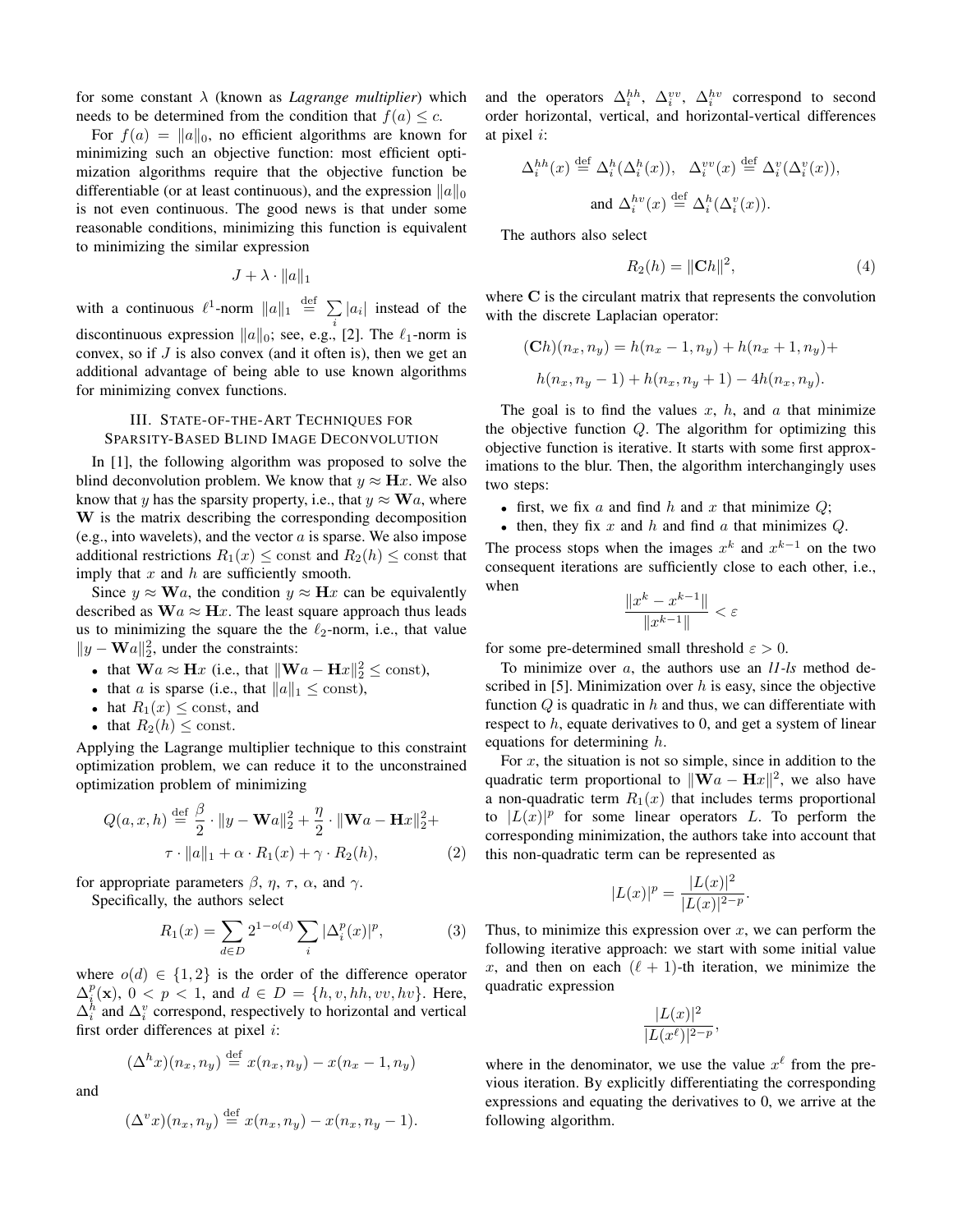First, we select  $\alpha$ ,  $\beta$ ,  $\gamma$ ,  $\tau$ ,  $\theta$ ,  $\eta$ <sup>1</sup>, and  $0 < p < 1$ . We then select some initial estimate  $h^{1,1}$  of the blur, and the initial values of an auxiliary vector  $v_d^{1,1}$ , where  $d \in D = \{h, v, hh, vv, hv\}$ .

Then, for  $k = 1, 2, \ldots$ , we perform the following until the above stopping criterion is met:

1) For  $\ell = 1, ..., L_0$  for some  $L_0$ : 1a) Compute  $x^{k,l+1}$  as

$$
\left[\eta^k({\bf H}^{k,l})^T({\bf H}^{k,l})+\alpha p\sum_{d\in D}2^{1-o(d)}({\bf \Delta}^d)^T{\bf B}_d^{k,l}{\bf \Delta}^d\right]^{-1}.
$$
  

$$
\eta^k({\bf H}^{k,l})^T{\bf W}a^k,
$$

where  $B_d^{k,\ell}$  is a diagonal matrix with entries

$$
B_d^{k,\ell}(i,i) = \left(v_{d,i}^{k,\ell}\right)^{p/2-1}
$$

and **∆***<sup>d</sup>* is the convolution matrix of the difference operator  $\Delta_i^d(\cdot)$ . For solving this system of linear equations, the authors use the Fourier transform approach.

# 1b) Compute

$$
h^{k,l+1} = \left[\eta^k(\mathbf{X}^{k,l})^T(\mathbf{X}^{k,l}) + \gamma \mathbf{C}^T \mathbf{C}\right]^{-1} \cdot \eta^k(\mathbf{X}^{k,l})^T \mathbf{W} a^k,
$$

where  $\mathbf{X}^{k,\ell}$  is the convolution matrix of the image  $x^{k,\ell}$ . For solving this system of linear equations, the authors also use the Fourier transform approach.

1c) For each  $d \in D = \{h, v, hh, vv, hv\}$ , calculate

$$
v_{d,i}^{k,\ell+1} = \left[\Delta_i^d(x^{k,\ell})\right]^2.
$$

- 2) Set  $x^k = x^{k,\ell+1}$ ,  $h^k = h^{k,\ell+1}$ , and  $v^k_{d,i} = v^{k,\ell+1}_{d,i}$ .
- 3) Now, we need to find  $a^{k+1}$  by minimizing the expression

$$
\frac{\beta}{2} \cdot \|y - \mathbf{W}a\|_2^2 + \frac{\eta}{2} \cdot \|\mathbf{W}a - \mathbf{H}x\|_2^2 + \tau \cdot \|a\|_1.
$$

This can be done by applying the *l1-ls* algorithm for minimizing the equivalent minimization problem

$$
||y' - \mathbf{\Phi}' \mathbf{W} a^k||^2 + \tau ||a^k||_1,
$$

where

$$
y' = \left[\begin{array}{c} \sqrt{\frac{\beta}{2}}y\\ \sqrt{\frac{\eta^k}{2}}\mathbf{H}^k x^k \end{array}\right] \text{ and } \Phi' = \left[\begin{array}{c} \sqrt{\frac{\beta}{2}}\mathbf{I} \\ \sqrt{\frac{\eta^k}{2}}\mathbf{I} \end{array}\right].
$$
  
4) Set  $\eta^{k+1} = \theta \eta^k$ .

*Comment.* Some of the ideas behind this algorithm are heuristic; in [3] and [4], we show that fuzzy techniques can help provide a theoretical justification for these ideas.

#### IV. NEED FOR IMPROVEMENT

The current state-of-the-art method for blind image deconvolution is based on minimizing the sum

$$
|\Delta_x I_{i,j}|^p + |\Delta_y I_{i,j}|^p \tag{5}
$$

for some  $p < 2$ , where  $\Delta_x I_{i,j} \stackrel{\text{def}}{=} I_{i,j} - I_{i-1,j}$ , and  $\Delta_y I_{ij} \stackrel{\text{def}}{=}$  $I_{i,j} - I_{i,j-1}$ . This is a discrete analog of the term

$$
\left|\frac{\partial I}{\partial x}\right|^p + \left|\frac{\partial I}{\partial y}\right|^p.
$$
 (6)

In the traditional least squares approach, when  $p = 2$ , the corresponding expression

$$
\left|\frac{\partial I}{\partial x}\right|^2 + \left|\frac{\partial I}{\partial y}\right|^2\tag{7}
$$

is rotation-invariant: namely, it describes the square of the length of the gradient vector

$$
\nabla I \stackrel{\text{def}}{=} \left( \frac{\partial I}{\partial x}, \frac{\partial I}{\partial y} \right). \tag{8}
$$

However, for  $p \neq 2$ , the corresponding expression is no longer rotation-invariant.

Since the current state-of-the-art technique is not rotationinvariant, the result of using his techniques may change with rotation. Thus, if we rotate the image a little bit, the method, in general, leads to a different deconvolution result. So, even when the original reconstruction is optimal, the reconstruction of a rotated image will be different and, thus, not optimal.

#### V. HOW TO IMPROVE: MAIN IDEA

As we have just mentioned, the main problem with the current state-of-the-art blind deconvolution techniques comes from the fact that these techniques are not rotation-invariant. To improve the quality of image decomposition, it is therefore desirable to modify the current state-of-the art techniques by making them rotation-invariant.

In other words, instead of the above non-rotational-invariant expression, we need a rotation-invariant one. Let us first consider the continuous approximation. In this approximation, the desired expression depends on the components  $\frac{\partial I}{\partial x}$  and  $\frac{\partial I}{\partial y}$  of the gradient vector (8). When we rotate the coordinate system, the components of the gradient vector change.

In general, a 2-D vector can be characterized by its length and its direction. When we rotate the coordinate system, the direction changes but the length remains unchanged. Thus, the only rotation-invariant characteristic of a vector  $\vec{a}$  is its length *∥a*<sup>*∥*</sup>. Thus, since we want the desired expression to be rotation-invariant, it must depend only on the length *∥∇I∥* of the gradient vector, i.e., only on the expression

$$
\|\nabla I\| = \sqrt{\left(\frac{\partial I}{\partial x}\right)^2 + \left(\frac{\partial I}{\partial y}\right)^2}.
$$
 (9)

The actual images are discrete. Thus, as we have mentioned earlier, instead of the derivatives, we have finite differences  $\Delta_x I_{i,j}$  and  $\Delta y I_{i,j}$ , and instead of  $\|\nabla I\|$ , we have an expression

$$
\sqrt{(\Delta_x I_{i,j})^2 + (\Delta_y I_{i,j})^2}.\tag{10}
$$

So, the desired rotation-invariant expression *E* must have the form

$$
E = f\left(\sqrt{(\Delta_x I_{i,j})^2 + (\Delta_y I_{i,j})^2}\right) \tag{11}
$$

for an appropriate function  $f(x)$ .

To find the function  $f(x)$ , let us consider a degenerate case, in which the image, in effect, is 1-dimensional, i.e., when the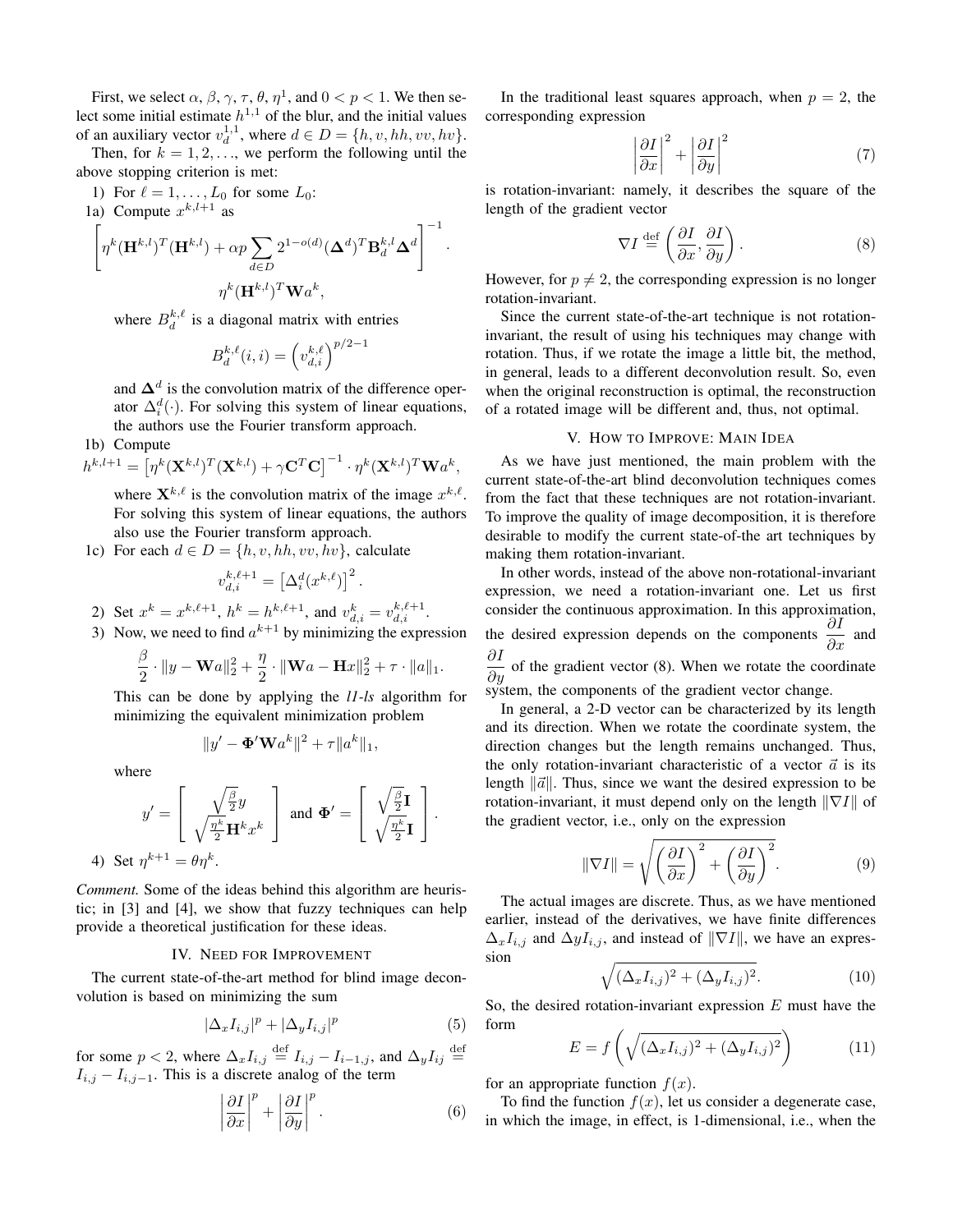intensity does not change in the *y*-direction, it only varies in the *x*-direction:  $I(i, j) = I(i)$ . In this degenerate case,  $\Delta_x I_{i,j} = \Delta_x I_i$  and  $\Delta_y I_{i,j} = 0$ . Thus, the above expression (11) takes the form

$$
E = f(\sqrt{(\Delta_x I_i)^2}) = f(|\Delta_x I_i|). \tag{12}
$$

On the other hand, We have already discussed, in the previous section, that in the 1-D case, the corresponding expression should be proportional to  $|\Delta_x I_i|^p$  for some *p*, i.e., it should take the form

$$
E = c \cdot |\Delta_x I_i|^p \tag{13}
$$

for some *c* and *p*. By comparing the formulas (12) and (13), we conclude that

$$
f(x) = c \cdot |x|^p.
$$

Substituting this expression for  $f(x)$  into the formula (11) that describes the general 2-D case, we thus conclude that

$$
E = c \cdot \left| \sqrt{(\Delta_x I_{i,j})^2 + (\Delta_y I_{i,j})^2} \right|^p =
$$
  

$$
c \cdot ((\Delta_x I_{i,j})^2 + (\Delta_y I_{i,j})^2)^{p/2}.
$$
 (14)

Thus, we arrive at the following conclusion: to make the blind deconvolution method rotation-invariant, we need to replace the non-rotation-invariant expression (5) with a rotationinvariant expression

$$
E = c \cdot ((\Delta_x I_{i,j})^2 + (\Delta_y I_{i,j})^2)^{p/2}, \tag{15}
$$

for an appropriate constant *c*.

### VI. FROM THE IDEA TO THE ALGORITHMIC DETAILS

How does the above change in the objective function affect the resulting blind deconvolution algorithm? In terms of the algorithm, we replace the sum

$$
|\Delta_i^h(x)|^p + |\Delta_i^v(x)|^p \tag{16}
$$

with the new expression proportional to

$$
((\Delta_i^h(x))^2 + (\Delta_i^v(x))^2)^{p/2}.
$$
 (17)

According to the above description of the state-of-the-art algorithm, to minimize the expression (6.3.1), we represent it as

$$
(\Delta_i^h(x))^2 \cdot v_{h,i}^{p/2-1} + (\Delta_i^v(x))^2 \cdot v_{v,i}^{p/2-1},
$$
 (18)

where:

- $v_{h,i}$  is the value of  $(\Delta_i^h(x))^2$  on the previous iteration, and
- $v_{v,i}$  is the value of  $(\Delta_i^v(x))^2$  on the previous iteration.

We can apply the same idea to minimize the new expression (17). Specifically, to minimize this expression (17), we represent it as

$$
((\Delta_i^h(x))^2 + (\Delta_i^v(x))^2) \cdot v^{p/2-1},
$$
 (19)

where *v* is the value of the sum  $(\Delta_i^h(x))^2 + (\Delta_i^v(x))^2$  on the previous iteration.

The expression (19) can be described in the form similar to (18), as

$$
(\Delta_i^h(x))^2 \cdot (v'_{h,i})^{p/2-1} + (\Delta_i^v(x))^2 \cdot (v'_{v,i})^{p/2-1}, \qquad (20)
$$

where  $v'_{h,i} = v'_{v,i}$  is proportional to the value of the sum  $(\Delta_i^h(x))^2 + (\Delta_i^v(x))^2$  on the previous iteration. We have already denoted the values of the squares of differences  $(\Delta_i^h(x))^2$  and  $(\Delta_i^v(x))^2$  on the previous iteration by  $v_{h,i}$  and *vv,i*. Thus, we have

$$
v'_{h,i} = v'_{v,i} = C \cdot (v_{h,i} + v_{v,i}).
$$
\n(21)

In other words, at each spatial location *i*, instead of possible different values  $v_{h,i} \neq v_{v,i}$ , we apply equal weights  $v'_{h,i} = v'_{v,i}$ to horizontal and vertical differences.

The current method has been tuned to work well. So, it makes sense to make the difference between the current method and its proposed modification to be as small as possible. When  $v_{h,i} \neq v_{v,i}$ , our new method differs from the current one, but when  $v_{h,i} = v_{v,i}$ , there is no reason for it to differ. It is therefore reasonable to select a constant *C* in such a way that when  $v_{h,i} = v_{v,i}$ , the new method will lead to exactly the same result as the current one. In other words, when  $v_{h,i} = v_{v,i}$ , we should have  $v'_{h,i} = v_{h,i}$  and  $v'_{v,i} = v_{v,i}$ . Substituting these values into the formula (21), we conclude that  $C = \frac{1}{2}$  $\frac{1}{2}$ . Thus, the formula (21) takes the following final form:

$$
v'_{h,i} = v'_{v,i} = \frac{1}{2} \cdot (v_{h,i} + v_{v,i}).
$$
\n(22)

So, we arrive at the following modification of the state-of-theart blind deconvolution algorithm.

#### VII. RESULTING MODIFICATION OF THE

STATE-OF-THE-ART BLIND DECONVOLUTION ALGORITHM

The only modification is on Step 1(c), where after computing, for each spatial location *i*, the horizontal and vertical values  $v_{h,i}$  and  $v_{v,i}$ , we then average these two values before performing further computations:

First, we select  $\alpha$ ,  $\beta$ ,  $\gamma$ ,  $\tau$ ,  $\theta$ ,  $\eta$ <sup>1</sup>, and  $0 < p < 1$ . We then select some initial estimate  $h^{1,1}$  of the blur, and the initial values of an auxiliary vector  $v_d^{1,1}$ , where  $d \in D = \{h, v, hh, vv, hv\}$ .

Then, for  $k = 1, 2, \ldots$ , we perform the following until the above stopping criterion is met:

1) For  $\ell = 1, ..., L_0$  for some  $L_0$ : 1a) Compute  $x^{k,l+1}$  as

$$
\left[\eta^k(\mathbf{H}^{k,l})^T(\mathbf{H}^{k,l}) + \alpha p \sum_{d \in D} 2^{1-o(d)} (\mathbf{\Delta}^d)^T \mathbf{B}_d^{k,l} \mathbf{\Delta}^d\right]^{-1}.
$$

$$
\eta^k(\mathbf{H}^{k,l})^T \mathbf{W} a^k,
$$

where  $B_d^{k,\ell}$  is a diagonal matrix with entries

$$
B_d^{k,\ell}(i,i) = \left(v_{d,i}^{k,\ell}\right)^{p/2-1}
$$